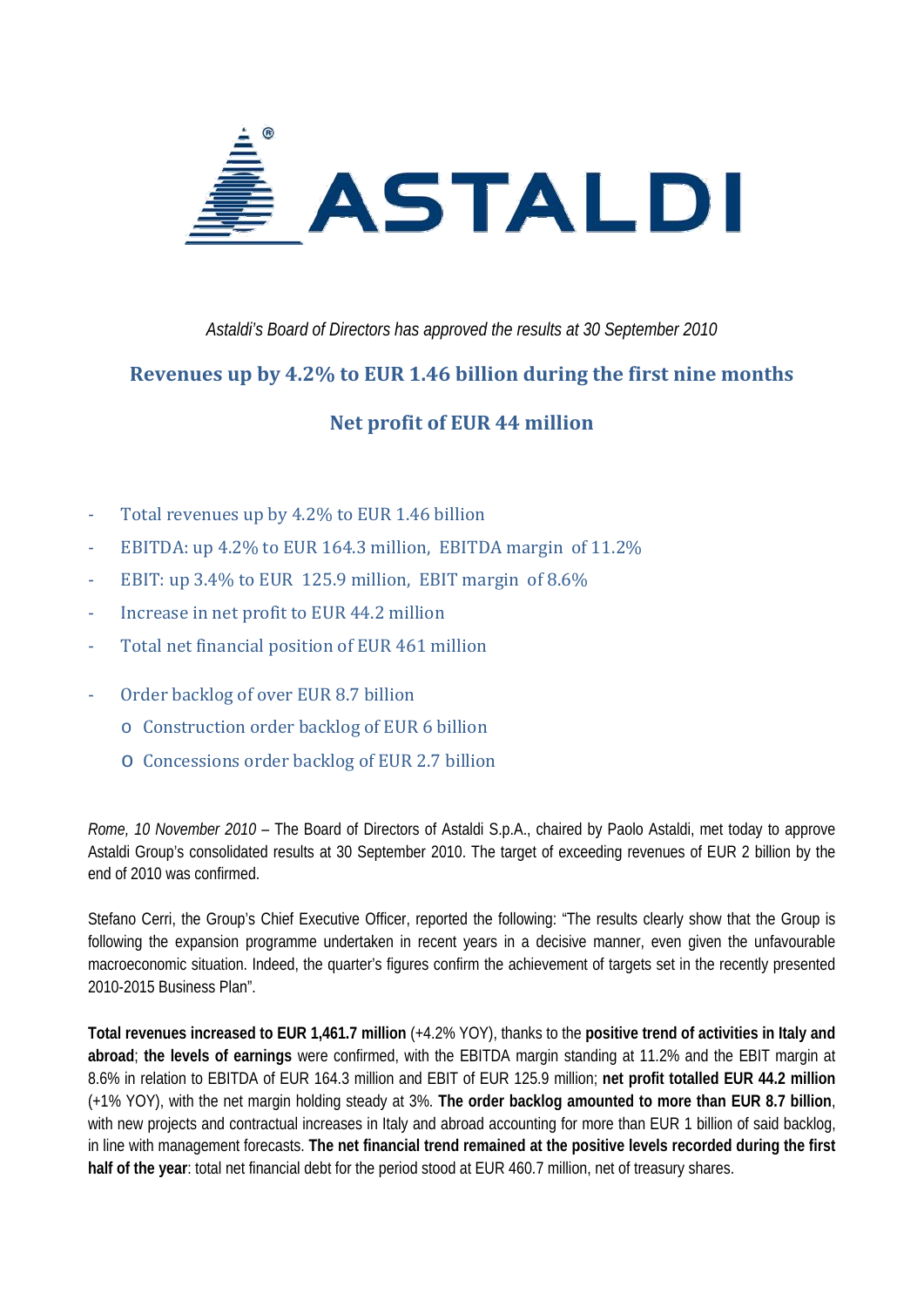| Main consolidated economic results<br>(€/000) | 30 September 2010 | %         | 30 September 2009 | %         | YOY Diff.<br>(%) |
|-----------------------------------------------|-------------------|-----------|-------------------|-----------|------------------|
| Total revenues                                | 1.461.732         | 100.0%    | 1.403.243         | 100.0%    | $+4.2%$          |
| EBITDA                                        | 164.295           | 11.2%     | 157.657           | 11.2%     | $+4.2%$          |
| <b>EBIT</b>                                   | 125,852           | 8.6%      | 121.747           | 8.7%      | $+3.4%$          |
| Net financial income and charges              | (57, 039)         | $(3.9\%)$ | (50, 546)         | $(3.6\%)$ | $+12.8%$         |
| Pre-tax profit                                | 72.117            | 4.9%      | 72.883            | 5.2%      | $-1.1%$          |
| Group net profit                              | 44,183            | 3.0%      | 43,780            | 3.1%      | $+0.9%$          |

#### Consolidated economic results at 30 September 2010

The structure of the income statement for the period reflected the positive trend of activities in Italy and abroad.

**Total revenues increased to EUR 1,461.7 million** (**+4.2%**, EUR 1,403.2 million at 30 September 2009), achieved despite devaluation of Venezuela's Bolivar fuerte in January 2010 and the weakening of the Dollar against the Euro, recorded in particular during the third quarter.

**Operating revenues totalled EUR 1,368.5 million** (+1.3%, compared to EUR 1,350.7 million) and reflected the contribution to production resulting almost exclusively from the construction sector. Indeed, said revenues include revenues from cark park management, but do not include revenues from management of other concession/project finance initiatives currently under management, that are being transferred to "Astaldi Concessioni", insofar as the reference accounting standards do not allow for proportional consolidation of associate companies.

**Suitable diversification of activities** was confirmed, with **consolidation of foreign operations** (57% of revenues) and a **significant contribution from domestic activities** (43%). **Italy generated revenues totalling EUR 589 million**: work on the Turin rail junction, the Milan underground (Line 5 – Lot 1) and Rome underground (Line C) and Jonica National Road (Lot DG21) went ahead as planned and payments were in line with contractual agreements. There was a slowdown in progress, which was expected, on the Police Officers' Academy in Florence and new hospital in Naples ("Ospedale del Mare"). Said projects have experienced technical, operating and procedural difficulties which have generated delays in project performance. As far as the Hospitals project in Tuscany is concerned, works to construct the hospital in Prato got underway. **Foreign activities generated revenues of EUR 779 million**, to be attributed to Turkey (undergrounds, bridges), Eastern Europe (railway and motorway projects in Romania and Poland), Algeria (railways, motorways), Chile (renewable energy) and Latin America (railways, roads, energy production plants). There was a drop in the Middle East's contribution with the area being penalised by the completion of some projects during the first part of 2010, while the start-up of recently secured orders (Saudi Arabia) is pending.

**Transport infrastructures confirmed its key role** (79% of operating revenues), thanks to the positive performance of railway projects in Venezuela, Algeria and Eastern Europe and of underground projects in Italy. Energy production plants (15%) reflected the positive trend of works on the Chacayes hydroelectric plant in Chile. On the other hand, while awaiting the entry into full operation of major projects in progress in the hospital sector, the civil and industrial construction sector (6%) was penalised by a stronger 2009 supported by industrial plant building.

| Breakdown of operating revenues by<br>geographical area (€/000,000) |         | 30-Sep-10 | %     | 30-Sep-09 | %     |
|---------------------------------------------------------------------|---------|-----------|-------|-----------|-------|
| Italy                                                               |         | 589       | 43.1% | 618       | 45.7% |
| Abroad                                                              |         | 779       | 56.9% | 733       | 54.3% |
|                                                                     | Europe  | 340       | 24.9% | 168       | 12.4% |
|                                                                     | America | 336       | 24.6% | 376       | 27.8% |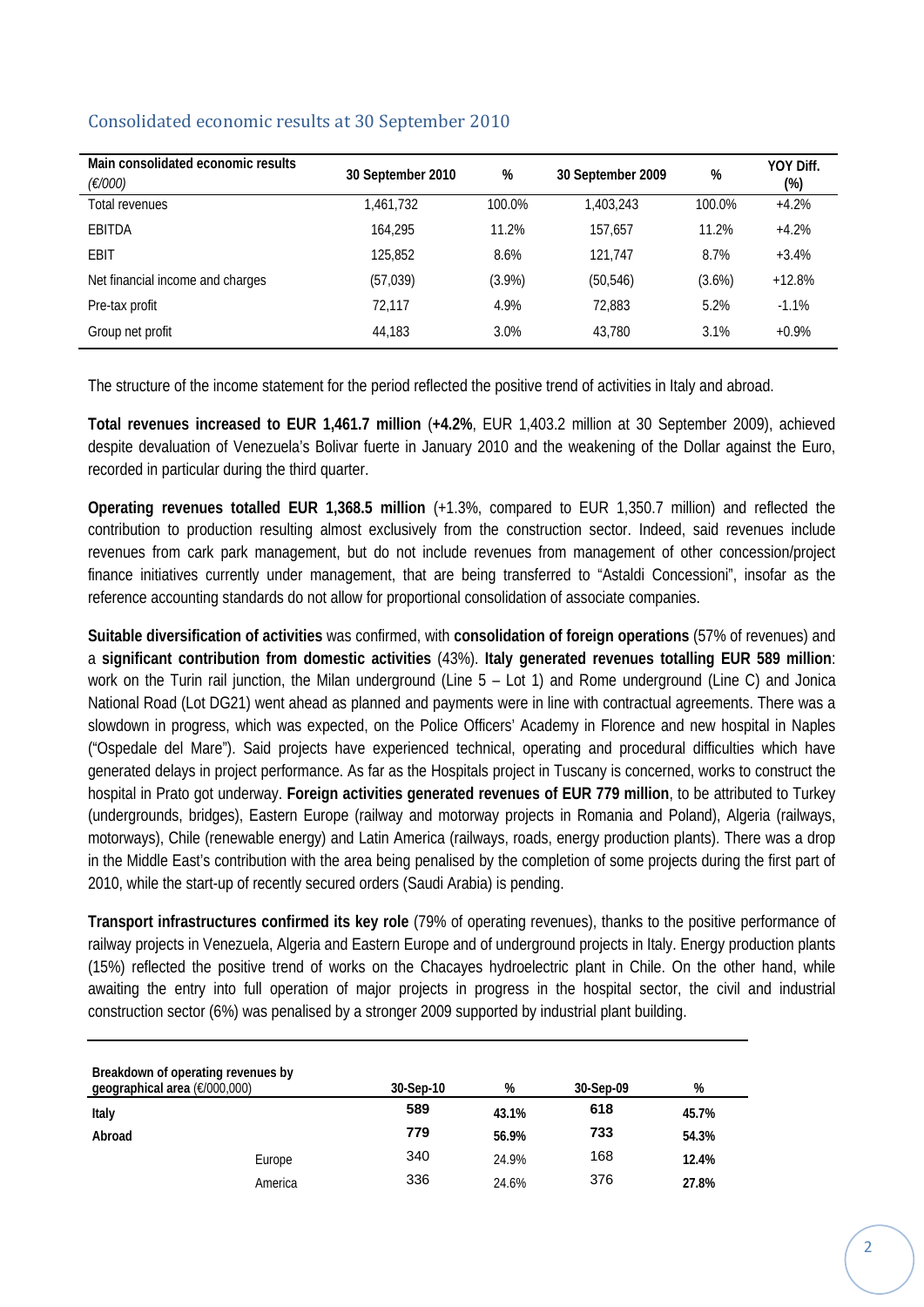|                                                          | Asia                         | 8         | 0.6%   | 95        | 7.0%   |
|----------------------------------------------------------|------------------------------|-----------|--------|-----------|--------|
|                                                          | Africa                       | 95        | 6.9%   | 94        | 7.0%   |
| Total                                                    |                              | 1,368     | 100.0% | 1,351     | 100.0% |
| Breakdown of operating revenues by sector<br>(E/000,000) |                              | 30-Sep-10 | %      | 30-Sep-09 | $\%$   |
| Transport infrastructures                                |                              | 1,078     | 78.8%  | 1,069     | 79.1%  |
|                                                          | Roads and motorways          | 271       | 19.8%  | 224       | 16.6%  |
|                                                          | Railways and<br>undergrounds | 766       | 56.0%  | 825       | 61.1%  |
|                                                          | Ports and airports           | 41        | 3.0%   | 20        | 1.5%   |
| Hydraulic works and energy production plants             |                              | 211       | 15.4%  | 106       | 7.8%   |
| Civil and industrial construction                        |                              | 79        | 5.8%   | 176       | 13.0%  |
| Total                                                    |                              | 1,368     | 100.0% | 1,351     | 100.0% |

**The cost structure reflected the increase in activities** and the order backlog's greater focus on general contracting projects and the railway/underground sector. Direct production costs totalled EUR 1,090.4 million (75% of total revenues), with an increase which tallies with the expansion of activities (+4.0%, EUR 1,048.3 million in September 2009). There was an increase in consortia and subcontracting costs due to the greater incidence of the general contracting formula among the methods used to perform contracts. Personnel costs amounted to EUR 177.9 million (12% of total revenues), showing a slight increase during the period to be linked to the technical choices adopted to perform works in progress as well as the geographical mix of activities (+0.7%, compared to EUR 176.7 million).

**Profit margins confirmed the high quality of the orders backlog**: the EBITDA margin stood at 11.2%, and the EBIT margin at 8.6%, in relation respectively to EBITDA of EUR 164.3 million (+4.2%, compared to EUR 157.7 million) and EBIT of EUR 125.9 million (+3.4%, compared to EUR 121.7 million).

**Net financial charges amounted to EUR 57 million** (EUR 50.6 million in September 2009), showing a trend for the period that was in line with that forecast for the whole year. When making a year-on-year comparison, the figure abates the effects of the growing incidence of sureties – which went from EUR 12 million at 30 September 2009 to EUR 14 million at 30 September 2010 – as a result of the increased levels of turnover and backlog. 2009 also saw the entry of financial income resulting from late payments by clients at a greater level than that recorded for the current year.

Pre-tax profit totalled EUR 72.1 million (EUR 72.8 million in September 2009); **Group net profit increased to EUR 44.2 million** (+1%, compared to EUR 43.8 million), with a net margin of 3% and the tax rate set at 38%.

| Main consolidated financial and equity results $(E/000)$ | 30 September 2010 | 31 December 2009 | 30 September 2009 |
|----------------------------------------------------------|-------------------|------------------|-------------------|
| Net fixed assets                                         | 434,595           | 449.618          | 419,118           |
| Working capital                                          | 480,968           | 403.697          | 431.844           |
| Total provisions                                         | (36, 169)         | (33, 364)        | (31, 339)         |
| Net invested capital                                     | 879.394           | 819.952          | 819,623           |
| Net financial payables/receivables                       | (524, 438)        | (469, 610)       | (492, 898)        |
| Receivables arising from concessions                     | 59,596            | 43.046           | 38,926            |
| Total financial payables/receivables                     | (464, 842)        | (426, 564)       | (453, 972)        |
| <b>Equity</b>                                            | 414,552           | 393.387          | 365,652           |

#### Consolidated financial and equity results at 30 September 2010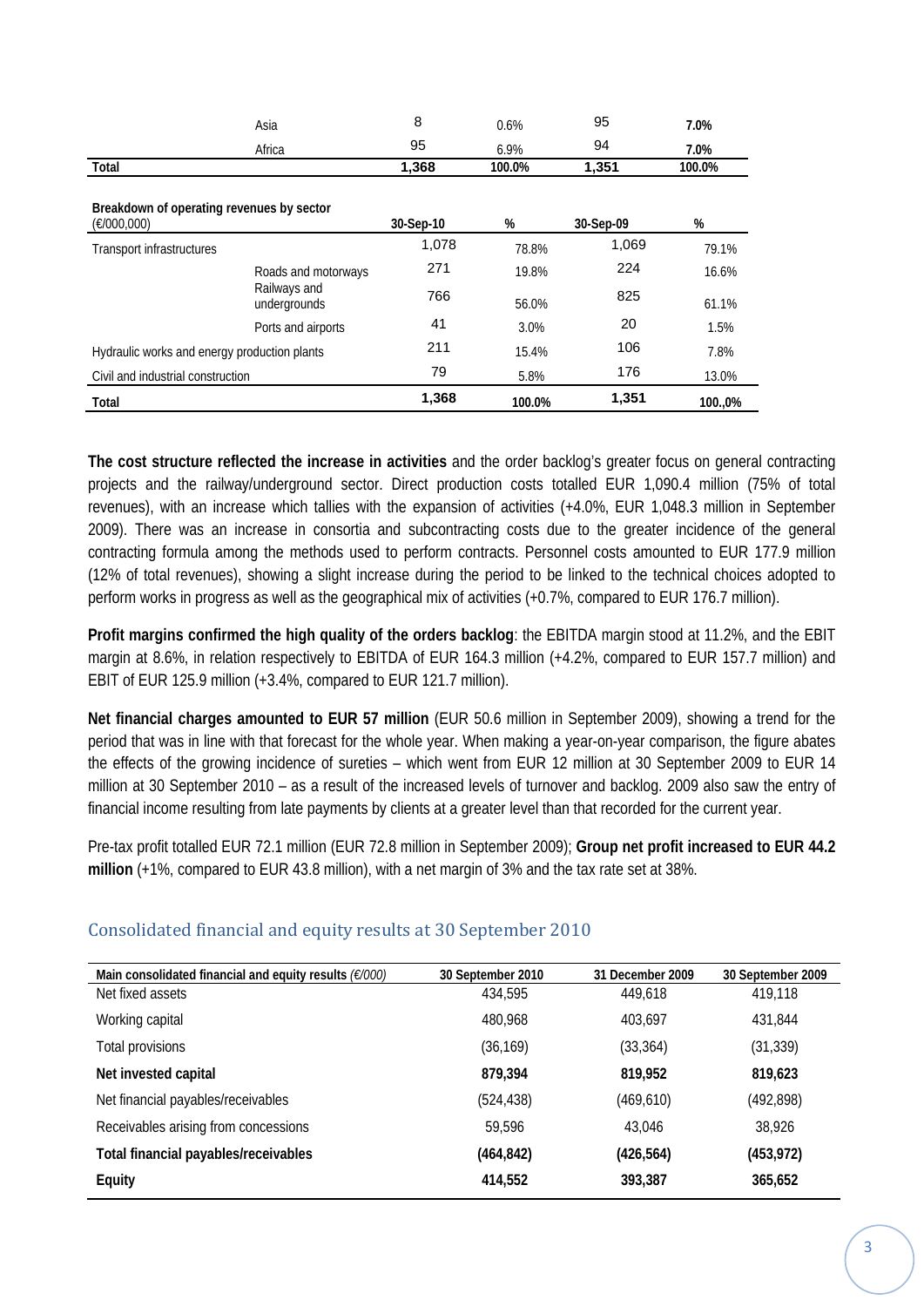**The Group's equity and financial structure reflected consolidation of the international positioning** of the Group's activities, **as well as the support given to production**.

**Net fixed assets amounted to EUR 434.6 million** (as regards 2009, EUR 449.6 million at year-end and EUR 419.1 million in September), with the trend for the period confirming the balance achieved with regard to the need to hedge investments in technical resources and the self-financing ability generated by amortisation and depreciation.

**Working capital amounted to EUR 480.9 million** (as regards 2009, EUR 403.7 million at year-end and EUR 431.8 million in September), thus confirming effective cash flow management and the ability to curb invested capital. There was an increase in contracts in progress – in relation to activities performed in Italy (undergrounds) and abroad (Turkey, Algeria, Central and South America) – and there was a drop in accounts receivable, highlighting a virtuous trend which is felt shall benefit the Group's financial structure at year-end and in future years. It is worth remembering that the working capital trend is typically affected during the third quarter by the invoicing methods of public administrations which tend to invoice more at year-end in order to use the funds allocated for individual projects.

The increase in activities and the working capital trend account for the **increase in net invested capital to EUR 879 million** (as regards 2009, EUR 819.9 million in December and EUR 819.6 million in September). **There was also an increase in equity** which amounted to EUR 414.5 million (as regards 2009, EUR 393.3 million at year-end, EUR 365.6 million in September).

**The net financial position**, net of treasury shares, **stood at EUR (460.7) million** (as regards 2009, EUR (421.4) million at year-end, EUR (448.8) in September), **showing substantial stability of the level of debt over the previous quarter**, thus confirming **the financial equilibrium achieved as regards sources and investments**. The debt structure is focused on the medium/long-term (first significant repayment to be made in 2013). The debt/equity ratio stood at 1.1, which translates into a lower corporate debt/equity ratio of 0.9, calculated by excluding the share of debt related to concession/project finance activities insofar as self-liquidating.

| €/000                                | 30/09/10   | 30/06/10   | 31/12/09   | 30/09/09   |
|--------------------------------------|------------|------------|------------|------------|
| Available funds                      | 368.294    | 328.229    | 448,312    | 378,489    |
| Financial receivables                | 38,006     | 41.347     | 24,461     | 21,324     |
| Current financial debt               | (321, 444) | (290, 931) | (365,983)  | (328, 894) |
| Net current financial debt           | 84.856     | 78.645     | 106.790    | 70,919     |
| Non-current financial debt           | (609, 294) | (594, 564) | (576, 400) | (563, 817) |
| Net financial debt                   | (524, 438) | (515, 919) | (469, 610) | (492, 898) |
| Receivables arising from concessions | 59,596     | 55,064     | 43,046     | 38,926     |
| <b>Total financial debt</b>          | (464, 842) | (460, 855) | (426, 564) | (453, 972) |
| Treasury shares on hand              | 4,190      | 4,383      | 5,172      | 5,134      |
| Total net financial position         | (460, 652) | (456, 472) | (421, 392) | (448, 838) |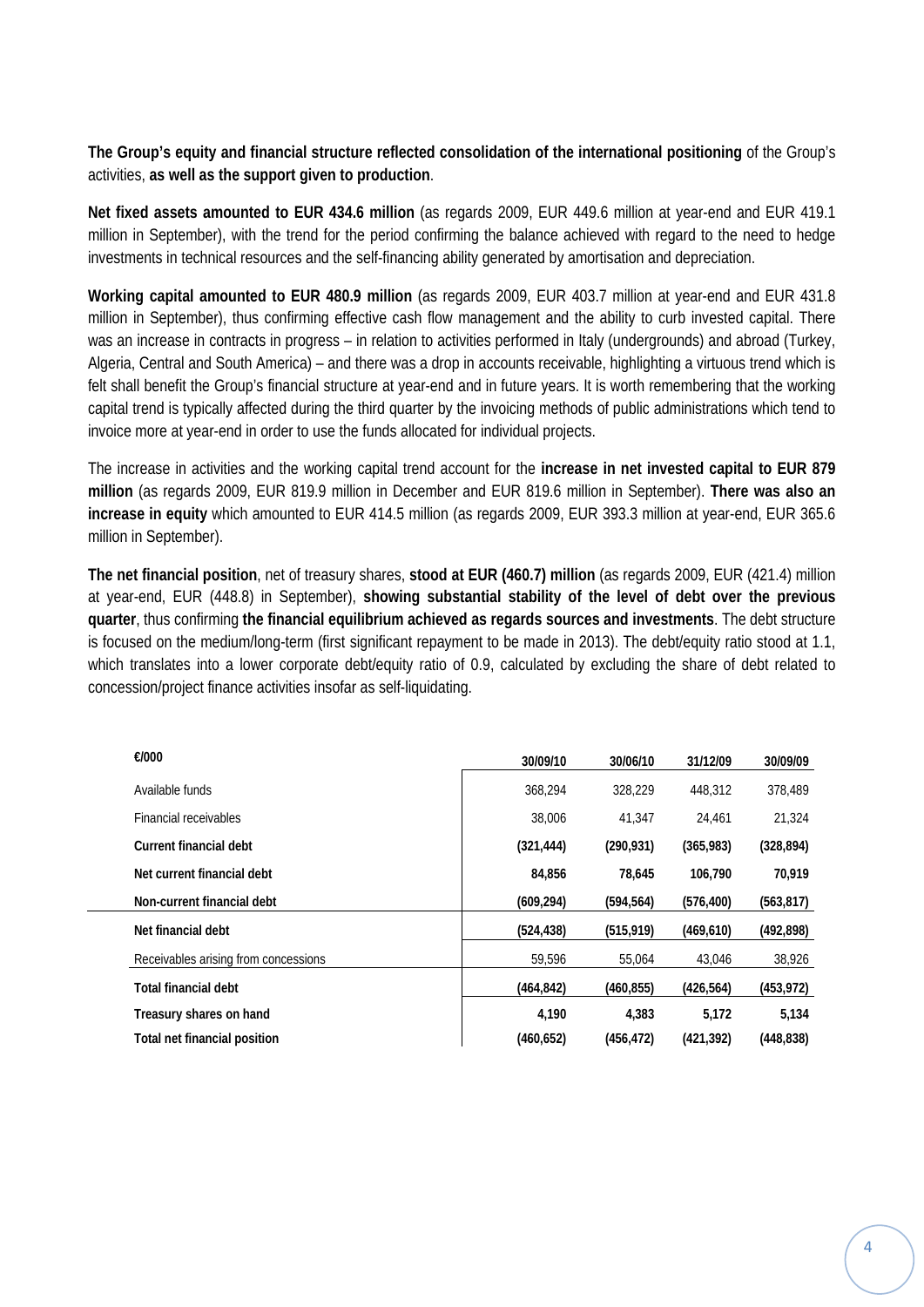#### Consolidated financial, equity and economic results of Q3 2010

The accounts for the third quarter of 2010 corroborate the growth recorded during the first half of the year. During the quarter, total revenues amounted to EUR 485.5 million (EUR 478.2 million in Q3 2009), with operating revenues of EUR 456.2 million and other operating revenues of EUR 29.3 million. Direct production costs amounted to EUR 358 million, with a stable incidence on total revenues of 73.8%; there was a drop in the incidence of personnel costs which totalled EUR 56.3 million, corresponding to 11.6% of total revenues. EBITDA stood at EUR 54.5 million (compared to EUR 54.4 million), with an EBITDA margin of 11.2%; EBIT totalled EUR 41.8 million (compared to EUR 42.7 million), with an EBIT margin of 8.6%. Net financial charges amounted to EUR 21.6 million, reflecting the level of turnover and the order backlog's increasing focus on projects with a greater technological-financial content. Group net profit totalled EUR 13 million (compared to EUR 16.7 million), with a net margin of 2.7%.

| Main consolidated economic results<br>(E/000) | Q3 2010  | %       | Q3 2009  | %       |
|-----------------------------------------------|----------|---------|----------|---------|
| Total revenues                                | 485,457  | 100.0%  | 478,184  | 100.0%  |
| <b>EBITDA</b>                                 | 54,548   | 11.2%   | 54,461   | 11.4%   |
| EBIT                                          | 41,779   | 8.6%    | 42,675   | 8.9%    |
| Net financial income and charges              | (21,600) | $-4.4%$ | (16,050) | $-3.4%$ |
| Pre-tax profit                                | 22,026   | 4.5%    | 28,476   | 6.0%    |
| Group net profit                              | 13,028   | 2.7%    | 16,760   | 3.5%    |

#### Order backlog at 30 September 2010

**The order backlog** at 30 September 2010 stood at **over EUR 8.7 billion**, with EUR 6 billion referring to the construction sector, mostly to general contracting projects, and EUR 2.7 billion to the concessions/project finance sector. In keeping with management forecasts, contractual increases and new orders in Italy and abroad – transport infrastructures and concessions – account for over EUR 1 billion of the backlog, against approximately EUR 1.4 billion of production.

The backlog's structure shows **ever increasing diversification of the risk profile** of activities. There was **consolidation of the international positioning of activities** in keeping with the plan's aims. In any case, **the order backlog is equally distributed** between domestic activities (57%) and foreign activities (43%), with a view to ensuring suitable diversification of the country/risk.

There was also **further consolidation of the concessions sector** which benefitted from a clearer division of the organisations belonging to the two business areas – construction and concessions – resulting from the setting up of "Astaldi Concessioni". **Construction activities are predominant** in the order backlog (68%), with the contribution of transport infrastructures (61%), civil and industrial construction (5%) and energy production plants (2%). All together, said initiatives offer an average life of 3/5 years, with Italy accounting for EUR 2,811 million and foreign projects for EUR 3,154 million (mainly in Turkey, Eastern Europe, Latin America and Algeria). **Concessions increased to EUR 2,745 million**, with EUR 2,151 million in Italy and EUR 594 million abroad (Honduras, Chile).

Lastly, it must be recalled that in order to comply with the conservative criteria adopted for the inclusion on new orders among the backlog, the values related to the following contracts still have to be entered among new acquisitions: (i) the concession for the construction and subsequent management of the Gebze-Izmir motorway in Turkey pending completion of the financing procedures expected by the first half of 2011; (ii) the appointment as sponsor for the project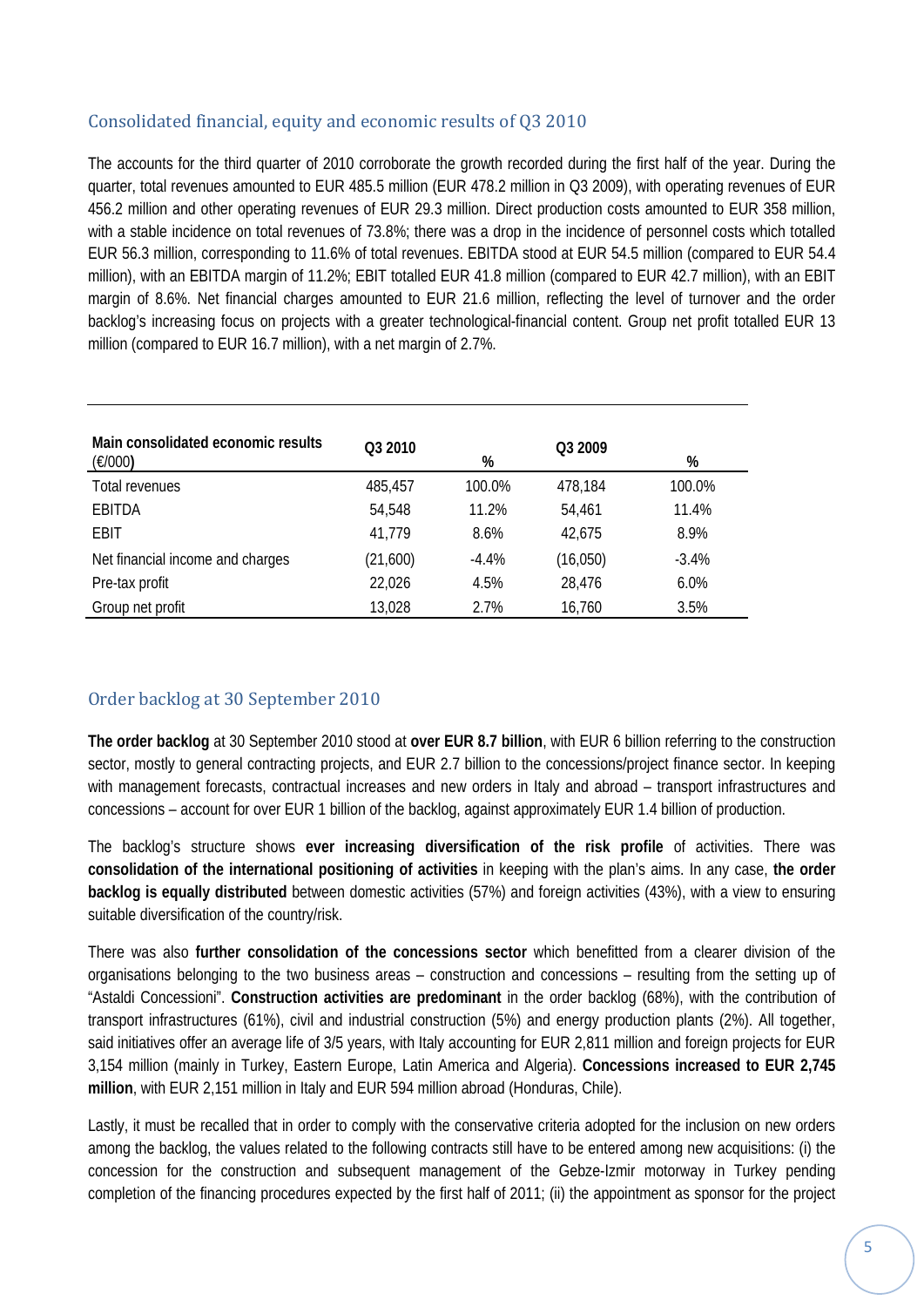finance initiative related to the construction and subsequent management of the link road between Ancona Port and the surrounding road network pending the final outcome of the award procedure (ii) possible developments of projects in progress in Venezuela and consolidation of the partnership with Pacific Hydro in relation to the project to develop the water supply in Chile's Alto Cachapoal Valley (exclusivity agreements), (iii) further foreign initiatives for which formalisation of the relative contracts is pending (transport infrastructures, concessions in the renewable energy sector); (iv) new projects for which Astaldi is already in first position in the relative award procedures (153 kilometres of new railway line in Algeria and two high-speed stations in Saudi Arabia, for a total value of approximately EUR 500 million as regards Astaldi's stake).

| Order backlog<br>(E/000,000)      |         | At 01/01/2010 | <b>Increases</b> | Decreases for<br>production | At 31/03/2010 |
|-----------------------------------|---------|---------------|------------------|-----------------------------|---------------|
| Transport infrastructures         |         | 5,724         | 704              | (1,078)                     | 5,350         |
| Water and energy                  |         | 416           |                  | (211)                       | 205           |
| Civil and industrial construction |         | 422           | 67               | (79)                        | 410           |
| <b>CONCESSIONS</b>                |         | 2,469         | 276              |                             | 2,745         |
| Order backlog                     |         | 9,031         | 1,048            | (1, 368)                    | 8,711         |
| Order backlog<br>(E/000,000)      |         | At 01/01/2010 | <b>Increases</b> | Decreases for<br>production | At 31/03/2010 |
| <b>ITALY</b>                      |         | 4,647         | 905              | (589)                       | 4,963         |
| <b>ABROAD</b>                     |         | 4,384         | 143              | (779)                       | 3,748         |
|                                   | Europe  | 1,667         | 12               | (340)                       | 1,339         |
|                                   | America | 2,124         | 50               | (336)                       | 1,838         |
|                                   | Africa  | 591           | 26               | (95)                        | 522           |
|                                   | Asia    | 2             | 55               | (8)                         | 49            |
| Order backlog                     |         | 9,031         | 1,048            | (1, 368)                    | 8,711         |

**CONSTRUCTION SECTOR** – **The construction order backlog stands at EUR 5,965 million** (68% of total activities) thanks to the contribution of EUR 771 million of new orders, mainly related to projects in the transport infrastructures and civil and industrial construction sectors in Italy and abroad.

**CONCESSIONS SECTOR** – **The concessions order backlog increased to EUR 2,745 million** (32% of total activities), EUR 2,151 million of which refer to domestic projects (transport infrastructures, healthcare construction, car parks) and EUR 594 million of which to foreign projects (renewable energy and water in Chile and Honduras). During the period in question, the sector recorded EUR 276 million of new orders related to Astaldi's stake in the "management" component of the concession to construct and subsequently manage Line 5 of the Milan underground, as mentioned above.

#### Foreseeable trend of operations and subsequent events

As far as the next five years are concerned, the Group aims to achieve an additional and important step forward as far as size is concerned, also by exploiting partnerships with the concessions sector.

**Concessions will represent an important vehicle of growth as regards the Group's activities and earnings**. Its presence in Italy in sectors of traditional interest (car parks, undergrounds, motorways, healthcare construction) shall be consolidated in the short-term by the opening up of foreign markets (motorways and hospitals in Turkey, water and energy in Chile and Central America). Additional projects in Italy and abroad (healthcare construction, transport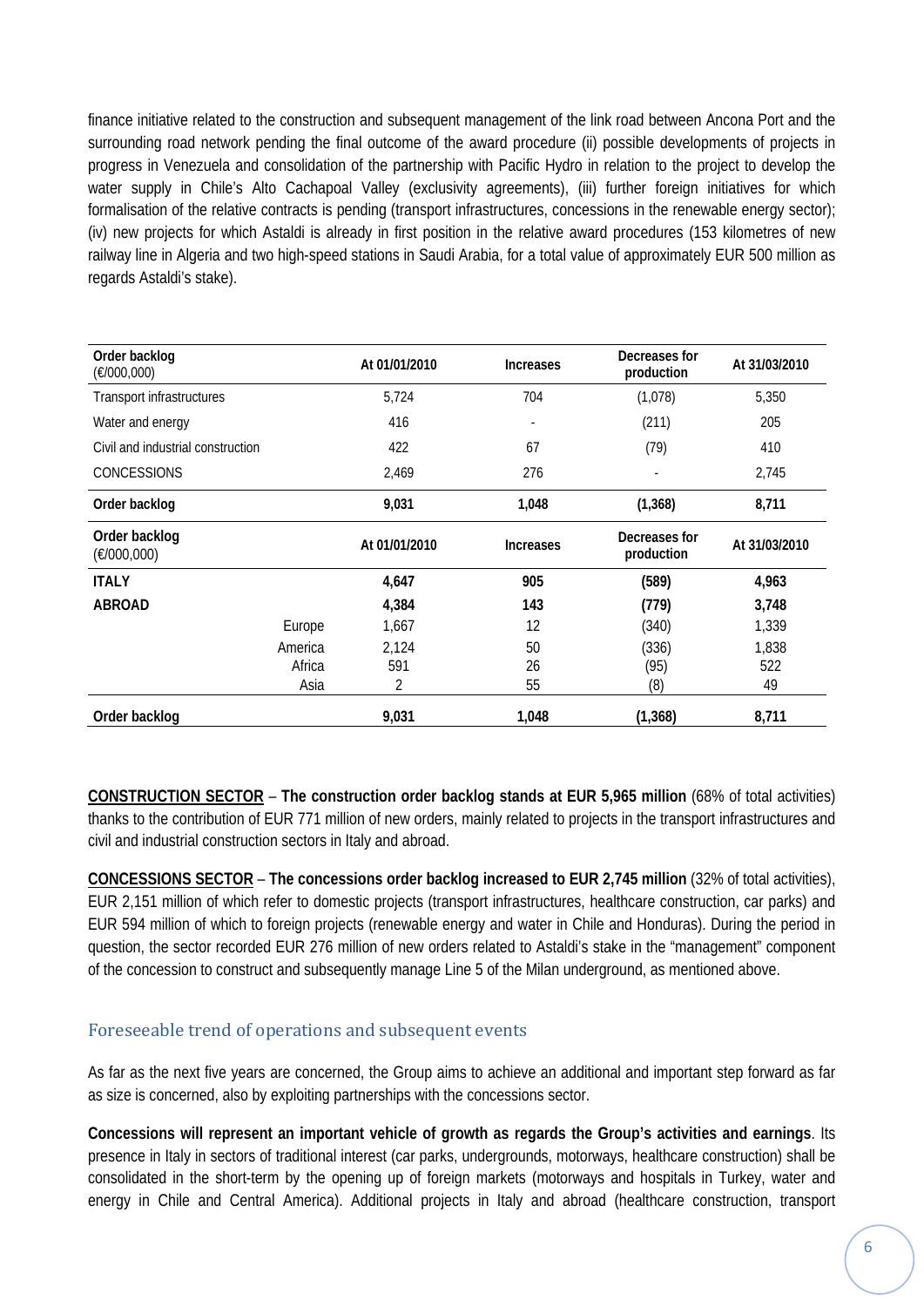infrastructures) shall then be looked at, to be embarked also through partnerships with sector operators. The ultimate aim shall be to strive to obtain a concessions backlog which is well balanced between projects able to generate cash (management activities) and projects that soak up resources (construction activities).

**Additional consolidation of the construction sector** shall be guaranteed, boosted by the major projects in progress (Italy and abroad), and shall find new opportunities in the results obtained from the commercial growth strategies implemented in recent years.

**Additional, targeted diversification of activities as regards geographical area and sector** shall continue and shall provide benefits for the construction sector as well as the concessions sector. **Italy shall continue to be the natural hub** of activities (with major contracts such as the underground lines under construction in Rome (Line C) and Milan (Line 5 – Lots 1 and 2), the Turin rail junction, Bologna Centrale High-Speed station, the Hospitals in Tuscany and Lots DG21 and DG22 of the Jonica National Road). The **selective singling out of opportunities** currently being looked at shall provide **an additional boost to growth**. As regards Italy, the focus will be on priority projects for the country (motorways and railways), performed also using the PPP formula (public-private partnership); the renewable energy sector shall offer additional initiatives. As regards foreign activities, there will be an increase in the contribution from transport infrastructures in Eastern Europe, Turkey and Algeria; the Middle East shall experience a new development phase, taking in transport infrastructures (railways, high-speed); Latin America shall benefit from the enforcement of existing major contractual options related to contracts in progress in Venezuela (railways) and Chile (energy). The **Group's range of action shall be extended** to new areas able to offer interesting opportunities with dedicated resources (Peru, USA and Brazil, but also new commercial targets such as India and Canada). The aim of keeping the contribution of each individual area of operations under the limit of 10% of revenues remains unvaried.

#### Subsequent events

It must be noted that on 5 November Astaldi Concessioni submitted an offer to purchase a 4.75% stake (or the smaller stake not taken up) in "Autostrada Brescia-Verona-Vicenza-Padova S.p.A.", a concessionaire company of Autostrada "Serenissima", put up for sale by Milan's city authorities. The transaction is aimed at ensuring Astaldi has the chance to take part in one of the key projects in the motorway management market, with critical issues and improvement opportunities and forecast returns in line with strategic policies, as well as at further optimising Astaldi's presence in an area which sees it already involved in concession projects and general contracting initiatives for large-scale works. Acquisition of the stake is subject to resolution by the City Council and the actual size of the stake acquired by Astaldi Concessioni shall be calculated following advance exercise of the right of pre-emption by shareholders and, subsequently, by the company itself, with regard to shares not taken up by shareholders. The offer to purchase Serenissima shares is approximately EUR 700 per share. The price per share is in line with the most recent transactions performed on Serenissima and in keeping with the average values that emerge from application of valuation methods such as market multiples, comparable transactions and DCF.

Mention must also be made of the ground breaking ceremony of the Gebze-Izmir motorway in October. The ceremony attended by the Turkish Prime Minister, Racip Tayyip Erdogan, and the Italian Ambassador Gianpaolo Scarante, served to confirm the Turkish government's major commitment to a work that will prove to be a priority for the economic development of the areas the 442-kilometre route runs through. The amounts related to Astaldi's stake as regards this project shall be included in the backlog upon completion of the relative financing procedures.

°°°

Astaldi's Board of Directors has also approved, with the favourable judgement of the Committee of independent directors set up for this purpose, the internal procedures aimed at ensuring the transparency and correctness, as regards both content and method, of transactions with related parties performed by Astaldi S.p.A. directly or through subsidiary companies, pursuant to CONSOB Regulations No. 17221/2010 as subsequently amended. Said procedures shall come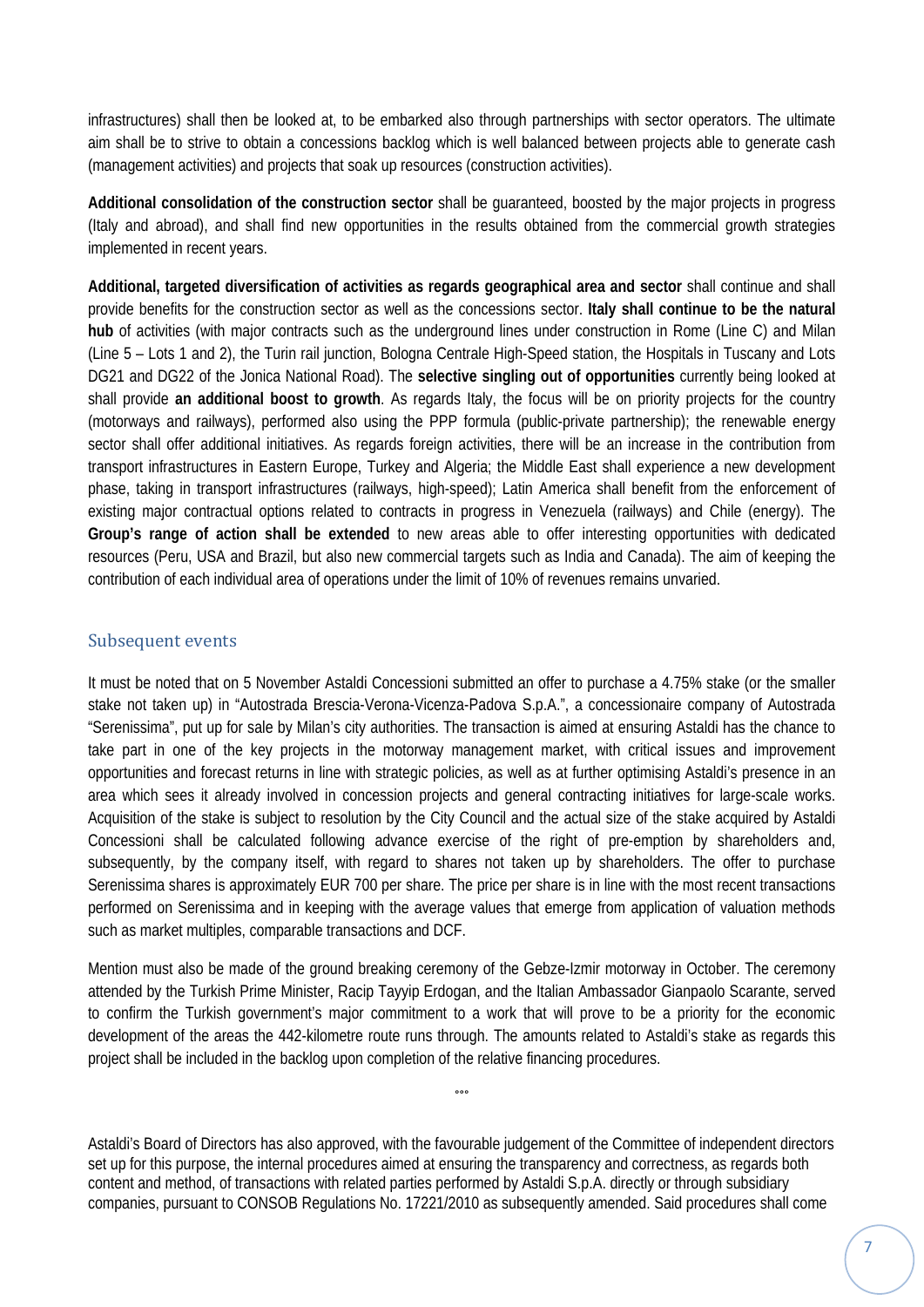into effect: as regards information obligations as from 1 December 2010, while as regards procedural matters as from 31 December 2010. The procedures in question are currently being published on the company's website - www.astaldi.com.

°°°

*The Executive appointed to draft corporate accounts, Paolo Citterio, Astaldi's General Manager – Administration and Finance, hereby declares, pursuant to subsection 2 of Art. 154-bis of the Finance Consolidation Act that the accounting information contained herein tallies with accounting documents, ledgers and account entries.* 

 $000$ *It must be noted that the reclassified account statements attached hereto have not been subjected to auditing by the independent auditors. The Interim Report on Operations at 30 September 2010 shall be available on Astaldi's website - www.astaldi.it – within the terms provided for by law.* 

 $000$ *Listed in the STAR segment of the Italian stock exchange, Astaldi Group has been active for more than 80 years, in Italy and abroad, in designing and constructing large-scale civil engineering works, working mainly in the following areas:* 

- *transport infrastructures (railways, undergrounds, roads, motorways, ports, and airports);*
- *hydraulic works and energy production plants (dams, hydroelectric plants, waterworks, oil pipelines, gas pipelines and treatment plants);*
- *civil and industrial construction (hospitals, universities, airports, law courts, building works related to nuclear and electric power stations, car parks);*

• *management under concession of works such as car parks, healthcare facilities, transport infrastructures and water plants. Astaldi Group currently operates as a General Contractor capable of promoting financial aspects and coordinating all resources and skills for the optimal development and management of complex and high-value public works.* 

**For more information:**  Astaldi S.p.A. **PMS Corporate Communications**<br>
tel. 06/41766389 tel. 06/41766389<br>Alessandra Onorati **Head of External Relations and** Investor Relations a.onorati@astaldi.com -- www.astaldi.it

*Alessandra Onorati Giancarlo Frè Torelli*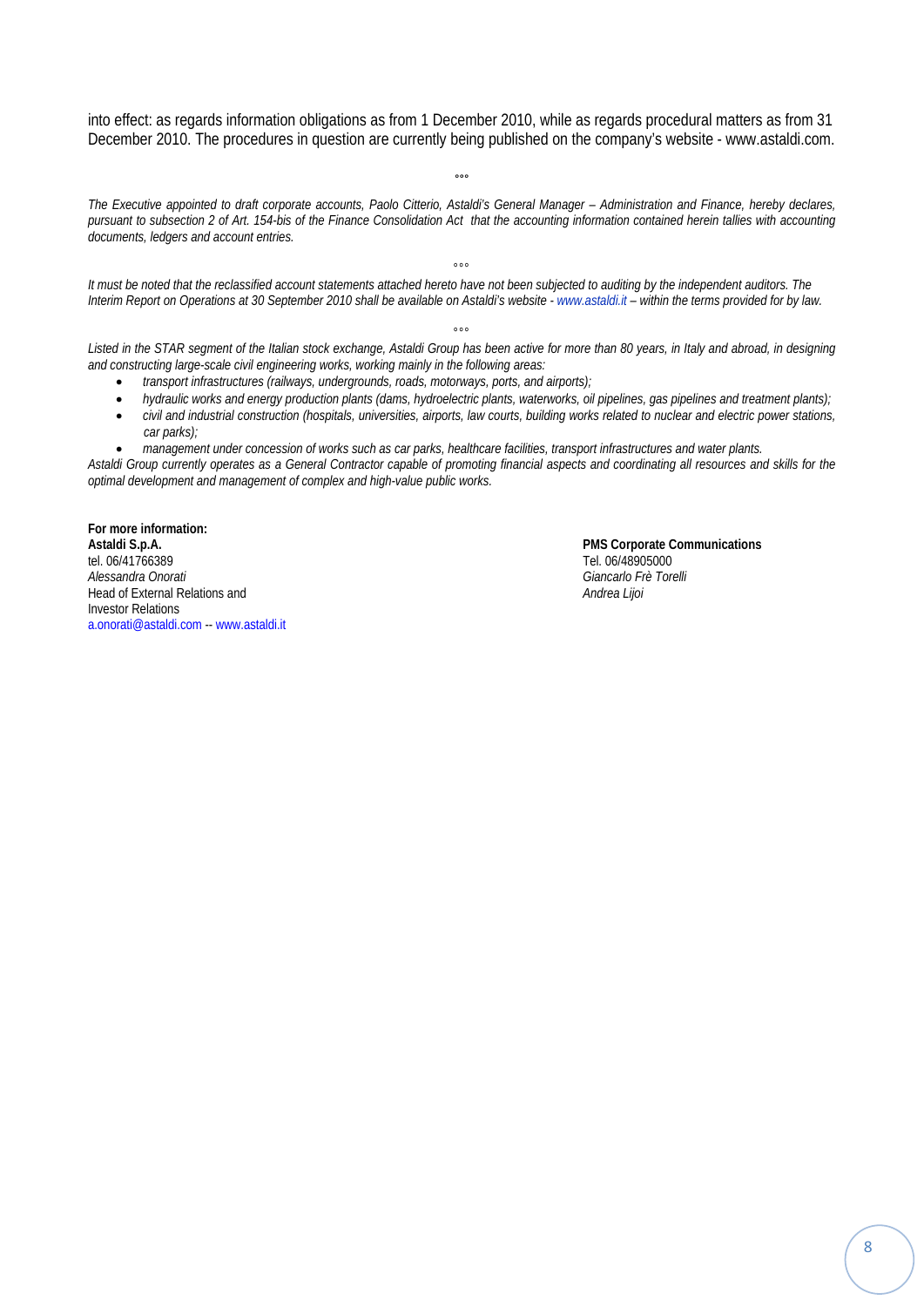# **Attachments**

# **Consolidated reclassified income statement**

| (Euro/000)                                                   | 30/09/10    | $\%$     | 30/09/09    | $\%$     | Q3 2010    | $\%$     | Q3 2009    | $\%$     |
|--------------------------------------------------------------|-------------|----------|-------------|----------|------------|----------|------------|----------|
| Revenues                                                     | 1,368,469   | 93.6%    | 1,350,667   | 96.3%    | 456,200    | 94.0%    | 464,330    | 97.1%    |
| Other operating revenues                                     | 93,263      | 6.4%     | 52,576      | 3.7%     | 29,257     | 6.0%     | 13,853     | 2.9%     |
| <b>Total revenues</b>                                        | 1,461,732   | 100.0%   | 1,403,243   | 100.0%   | 485,457    | 100.0%   | 478,184    | 100.0%   |
| Costs of production                                          | (1,090,440) | $-74.6%$ | (1,048,355) | $-74.7%$ | (358, 407) | $-73.8%$ | (353, 048) | $-73.8%$ |
| <b>Added value</b>                                           | 371,291     | 25.4%    | 354,888     | 25.3%    | 127,050    | 26.2%    | 125,136    | 26.2%    |
| Personnel costs                                              | (177, 872)  | $-12.2%$ | (176, 664)  | $-12.6%$ | (56, 303)  | $-11.6%$ | (57, 577)  | $-12.0%$ |
| Other operating costs                                        | (29, 124)   | $-2.0%$  | (20, 567)   | $-1.5%$  | (16, 198)  | $-3.3%$  | (13,097)   | $-2.7%$  |
| <b>EBITDA</b>                                                | 164,295     | 11.2%    | 157,657     | 11.2%    | 54,548     | 11.2%    | 54,461     | 11.4%    |
| Ammortisation and depreciation                               | (39,063)    | $-2.7%$  | (32, 775)   | $-2.3%$  | (13, 188)  | $-2.7%$  | (11, 465)  | $-2.4%$  |
| Provisions                                                   | (238)       | 0.0%     | (973)       | $-0.1%$  | 27         | 0.0%     | 248        | 0.1%     |
| Write-downs                                                  |             | 0.0%     | (3,000)     | $-0.2%$  |            | 0.0%     | (1,000)    | $-0.2%$  |
| (Capitalisation of internal<br>construction)                 | 858         | 0.1%     | 838         | 0.1%     | 392        | 0.1%     | 431        | 0.1%     |
| <b>EBIT</b>                                                  | 125,852     | 8.6%     | 121,747     | 8.7%     | 41,779     | 8.6%     | 42,675     | 8.9%     |
| Net financial income and charges                             | (57, 039)   | $-3.9%$  | (50, 546)   | $-3.6%$  | (21,600)   | $-4.4%$  | (16,050)   | $-3.4%$  |
| Effects of the evaluationof<br>shareholdings with the equity |             |          |             |          |            |          |            |          |
| method                                                       | 3,303       | 0.2%     | 1,682       | 0.1%     | 1,847      | 0.4%     | 1,851      | 0.4%     |
| Pre-tax profit (loss)                                        | 72,117      | 4.9%     | 72,883      | 5.2%     | 22,026     | 4.5%     | 28,476     | 6.0%     |
| Tax                                                          | (27, 404)   | $-1.9%$  | (27, 343)   | $-1.9%$  | (8,664)    | $-1.8%$  | (10, 560)  | $-2.2%$  |
| Profit (loss) of the year                                    | 44,713      | 3.1%     | 45,541      | 3.2%     | 13,361     | 2.8%     | 17,916     | 3.7%     |
| Profit (loss) attributable to<br>minorities                  | (530)       | 0.0%     | (1,761)     | $-0.1%$  | (333)      | $-0.1%$  | (1, 156)   | $-0.2%$  |
| Net profit of the Group                                      | 44,183      | 3.0%     | 43,780      | 3.1%     | 13,028     | 2.7%     | 16,760     | 3.5%     |